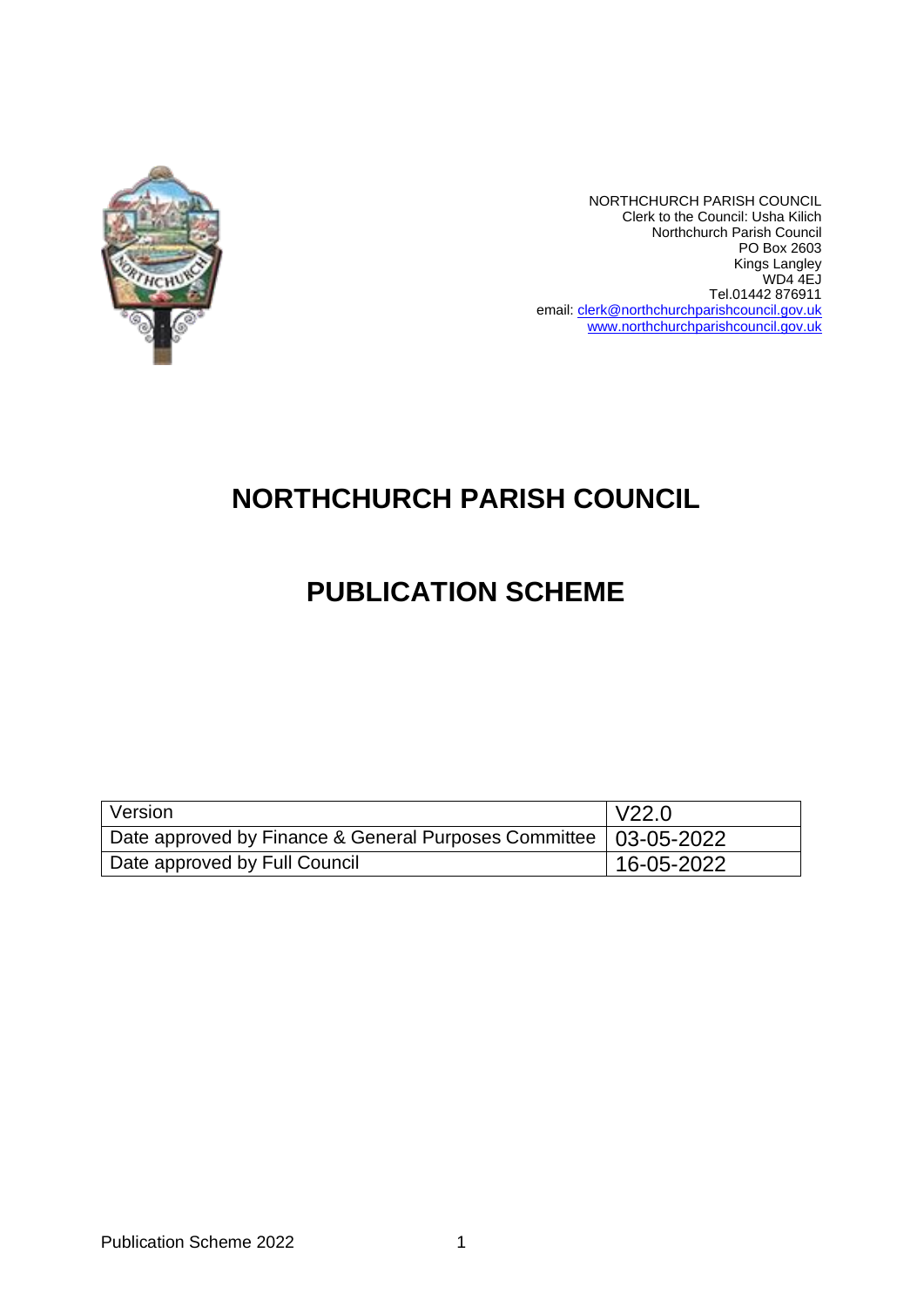This Publication Scheme describes:

- The classes of information Northchurch Parish Council (NPC) publishes
- How and where such information is published (e.g. website, paper copy, etc.)
- Whether or not a charge is made for such information

In some cases, a class of information sets out a range of information which is excluded from publication. Where that is the case the reasons behind the decision to exclude are clearly stated. Excluded throughout the publication scheme is general correspondence sent or received by councils and all information relating to private individuals by virtue of it being personal data under the UK Data Protection Legislation.

In certain classes a limitation on the age of some documents has also been stipulated. For the avoidance of doubt this does not mean information beyond that date cannot be obtained, it simply indicates that it is not available as a matter of course within the publication scheme.

If original documents are more readily available from another source, details of that organisation are again specified in the scheme.

The information contained in each class will be available in a variety of formats namely in hard copy on request from the clerk of the council, by inspection at suitable premises by prior appointment or, where a council has a website some of the information may be available thereon.

Reasonable charges may be raised for the provision of copies of the documents/information listed in each of the classes.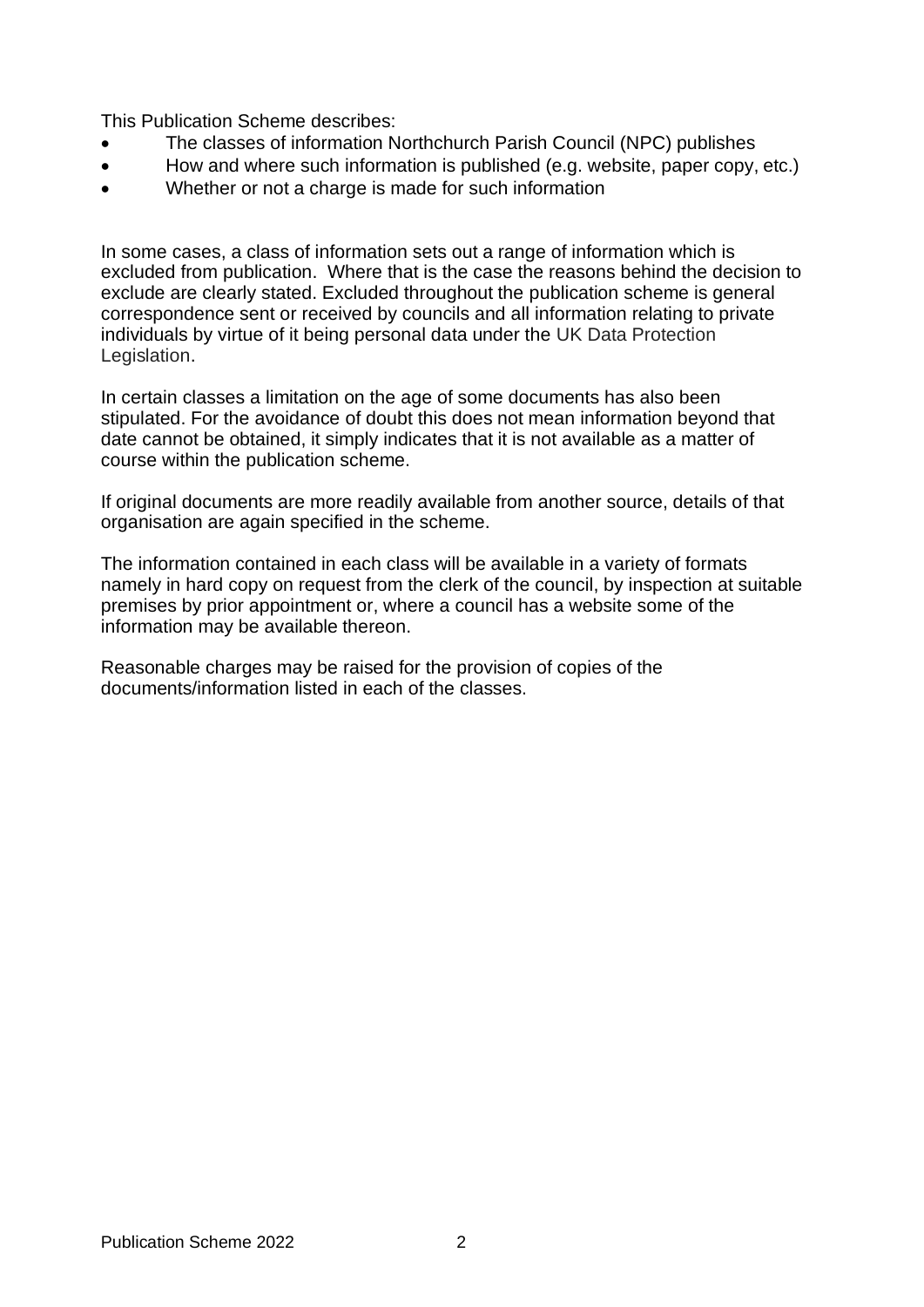## **Information available under the Publication Scheme**

| <b>Information published</b>                           | Where it can be obtained<br>(always available from the Clerk) | <b>Hard Copy Cost</b>                       |
|--------------------------------------------------------|---------------------------------------------------------------|---------------------------------------------|
| <b>Class 1</b> - Who we are and what we do             |                                                               |                                             |
| Who's who on the Council and its Committees            | Website                                                       |                                             |
| Contact details of Clerk and Council members           | Website and main noticeboard                                  |                                             |
| Location and accessibility of Council Office           | Website                                                       |                                             |
| <b>Class 2</b> - What we spend and how we spend it     |                                                               |                                             |
| Annual Governance and Accountability Return            | Website                                                       |                                             |
| <b>Audit Reports</b>                                   | Website                                                       | Digital copies are free of                  |
| <b>Investment Strategy</b>                             | Website                                                       | charge                                      |
| Community Infrastructure Levy (CIL) report             | Website                                                       |                                             |
| Finalised budget                                       | Website                                                       | Printing/photocopying 20p<br>per 2-sides A4 |
| Precept                                                | May Full Council Minutes -<br>Website                         |                                             |
| <b>Financial Reports</b>                               | Website                                                       |                                             |
| <b>Financial Regulations</b>                           | Website                                                       |                                             |
| <b>Risk Assessment Report</b>                          | Website                                                       |                                             |
| Grants given and received                              | <b>Full Council minutes - Website</b>                         |                                             |
| Class 3 - What are our priorities and how are we doing |                                                               |                                             |
| <b>Mission Statement</b>                               | Website                                                       |                                             |
| Annual report to Parish Meeting                        | Website                                                       |                                             |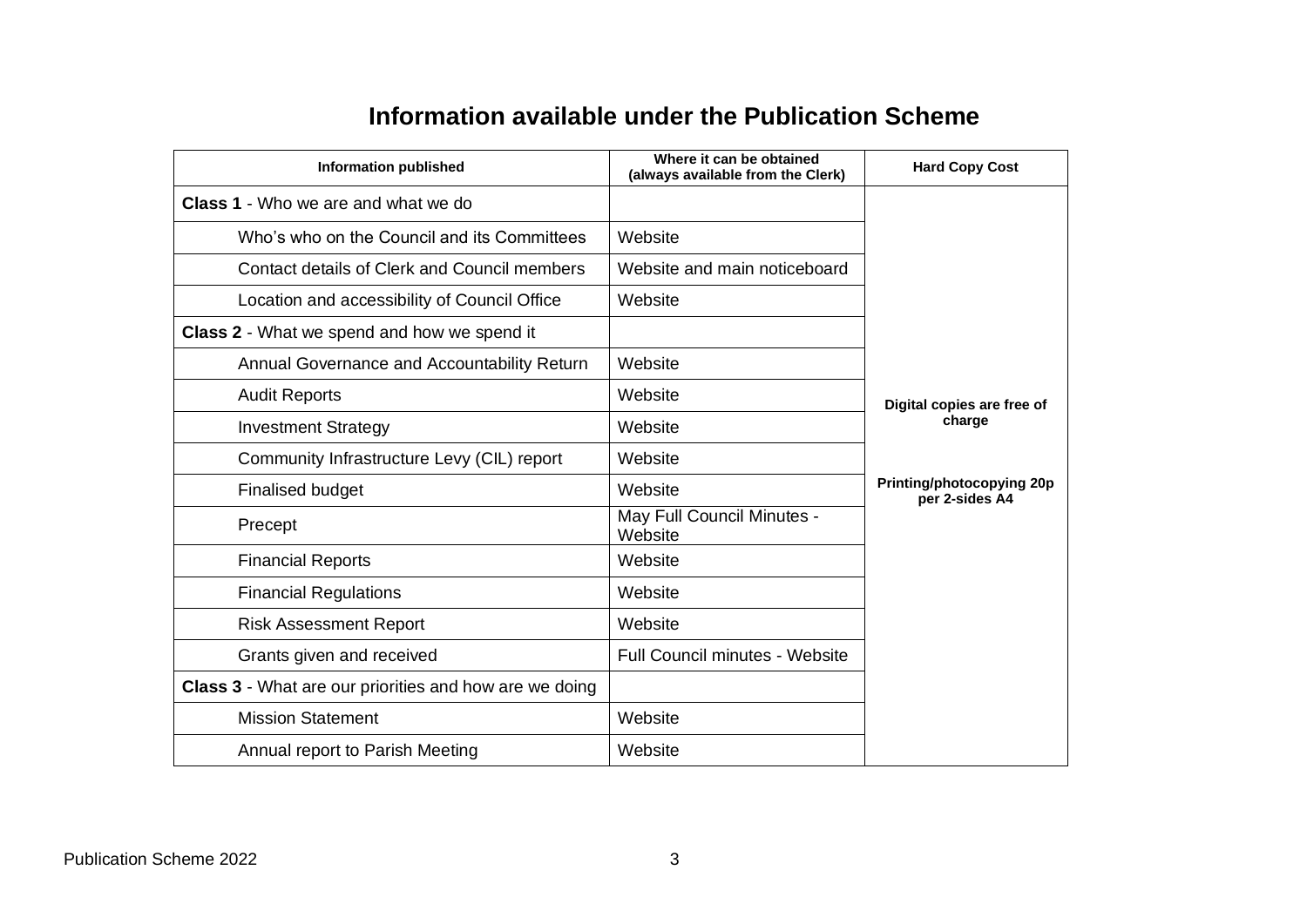| <b>Class 4 - How we make decisions</b>                 |                            |                                      |  |  |
|--------------------------------------------------------|----------------------------|--------------------------------------|--|--|
| Timetable of meetings                                  | Website, main noticeboard  |                                      |  |  |
| Agenda of meetings                                     | Website                    |                                      |  |  |
| Minutes of meetings                                    | Website                    |                                      |  |  |
| Reports presented to council meetings                  | Website                    |                                      |  |  |
| Responses to Planning<br>Application/Consultations     | Planning minutes - website |                                      |  |  |
| <b>Class 5 - Our policies and procedures</b>           |                            |                                      |  |  |
| Council business:<br><b>Procedural Standing Orders</b> | Website                    |                                      |  |  |
| <b>Terms of Reference</b>                              | Website                    |                                      |  |  |
| Delegated authority in respect of officers             | see Standing Orders        |                                      |  |  |
| Code of Conduct                                        | Website                    | Digital copies are free of<br>charge |  |  |
| Internal policy relating to delivery of services:      |                            |                                      |  |  |
| Equality and diversity policy                          | Website                    | <b>Printing/photocopying 20p</b>     |  |  |
| Health & Safety policy                                 | Website                    | per 2-sides A4                       |  |  |
| <b>Recruitment &amp; Selection policy</b>              | Website                    |                                      |  |  |
| Freedom of Information policy                          | Website                    |                                      |  |  |
| Complaints procedure                                   | Website                    |                                      |  |  |
| Data protection policy                                 | Website                    |                                      |  |  |
| <b>Allotment Dispute policy</b>                        | Website                    |                                      |  |  |
| <b>Allotment Rules</b>                                 | Website                    |                                      |  |  |
| Dignity at Work policy                                 | Website                    |                                      |  |  |
| Grievance policy                                       | Website                    |                                      |  |  |